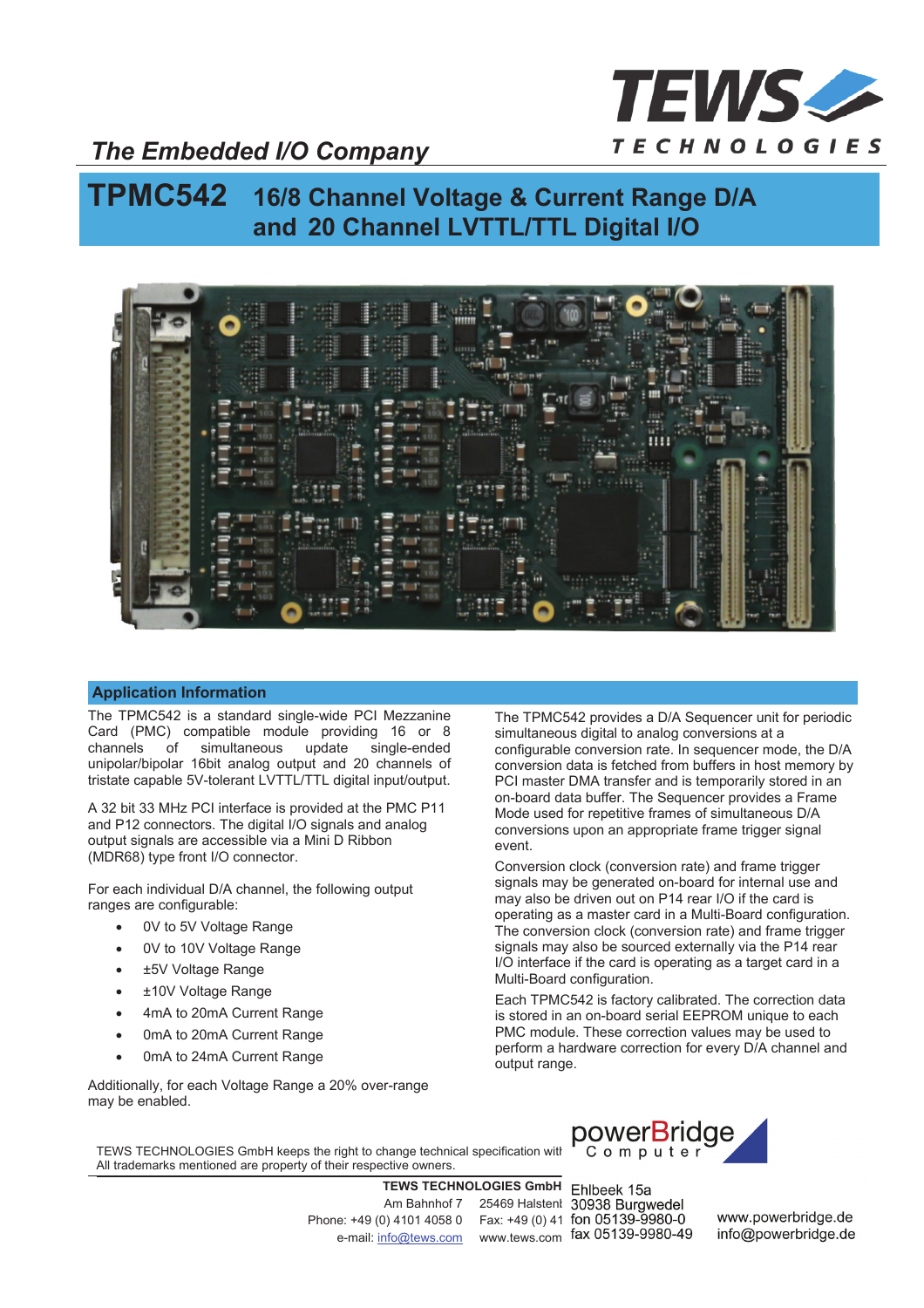

# *The Embedded I/O Company*

The digital I/O lines are ESD protected. Each digital I/O line has a dedicated line transmitter with individual output enable control and a dedicated line receiver. The line receivers are always enabled, so the digital I/O line level can always be monitored. Each digital I/O line input is capable of generating an interrupt triggered on rising edge, falling edge or both.

Additionally, a debounce filter can be configured to get rid of bouncing on the digital I/O inputs. Each digital I/O line has a 4.7 $\overline{X}$  pull resistor to a common reference. The common pull resistor reference is programmable by software (one setting for all digital I/O lines) to +3.3V, +5V or GND.

#### **Technical Information**

- Standard single-wide PCI Mezzanine Card (PMC)
	- 32bit / 33MHz PCI
	- O DMA Master functionality
- 16 or 8 channels of simultaneous update singleended unipolar/bipolar 16bit analog output
	- Up to 38ksps
	- $\bigcirc$  Settling time: typ. 24µs
- O Output voltage ranges:
	- 0-5V, 0-10V, ±5V, ±10V,
	- 0-6V, 0-12V, ±6V, ±12V,
	- Up to 10mA load with a capacitance up to 10nF
- Output current ranges
	- 4-20mA, 0-20mA, 0-24mA
- Hardware Correction Factory calibrated
- Temperature Sensor on-board
- Programmable conversion rates
	- Can be output to other modules
		- O Can be input from other modules
- Frame Trigger signal for synchronization purposes
- 20 channels of tristate capable 5V-tolerant TTL digital input/output
	- ESD protection
- Mini D Ribbon (MDR68) type front I/O connector



#### TPMC542 Block Diagram

TEWS TECHNOLOGIES GmbH keeps the right to change technical specification without further notice. All trademarks mentioned are property of their respective owners.

Issue 1.0.3 2017-08-31

#### **TEWS TECHNOLOGIES GmbH**

Am Bahnhof 7 25469 Halstenbek, Germany Phone: +49 (0) 4101 4058 0 Fax: +49 (0) 4101 4058 19 e-mail: info@tews.com www.tews.com